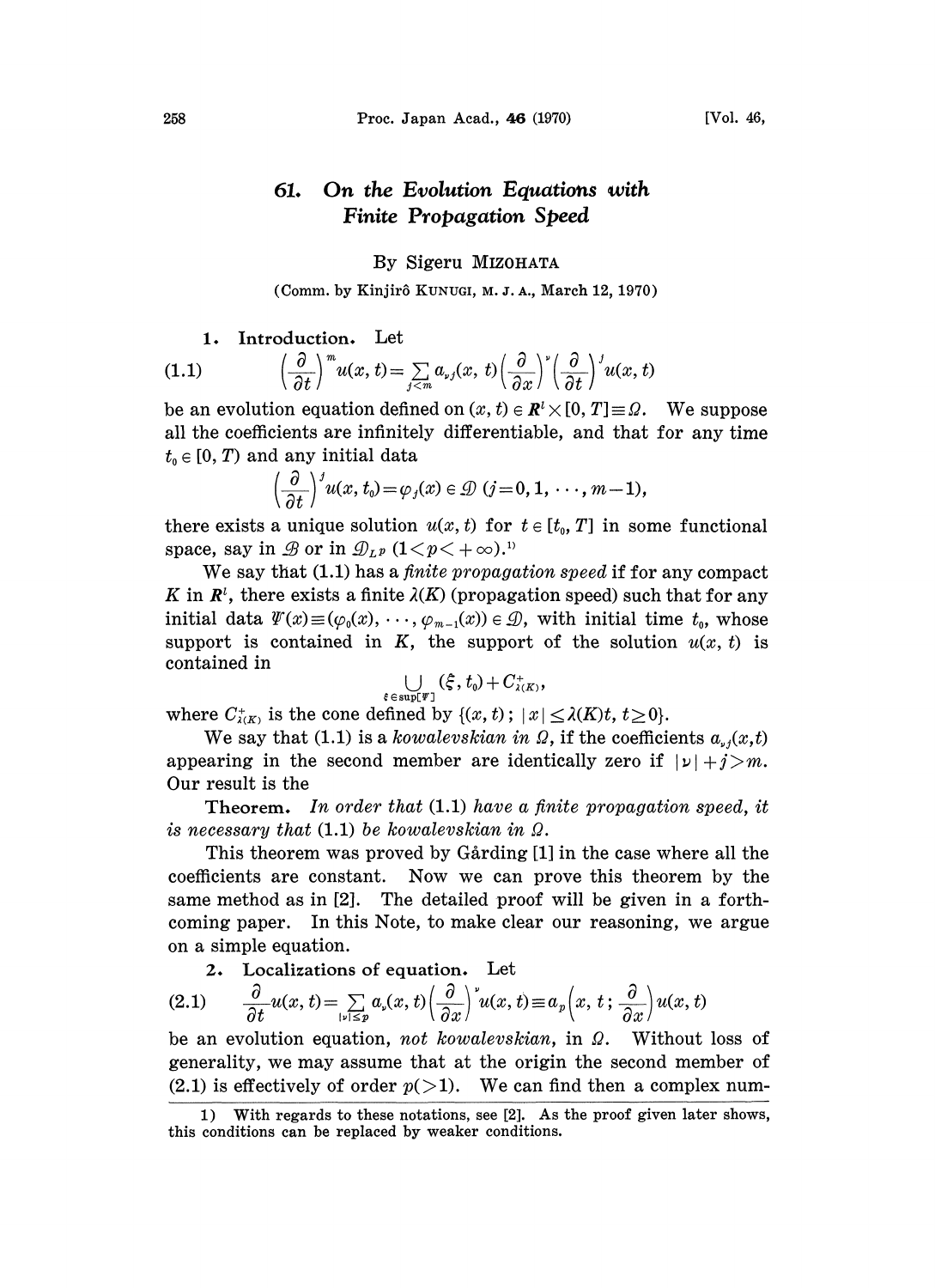No. 3] Evolution Equations 259

ber  $\zeta_0 = \xi_0 + i\eta_0$  ( $\xi_0$ ,  $\eta_0 \neq 0$ ), such that (2.2)  $\text{Re} \sum_{i=1}^{\infty} a_i(0,0) \zeta_0^* = 2\delta > 0.$ 

Now take a function  $\beta(x) \in \mathcal{D}$  of small support taking the value 1 in a neighborhood of  $x=0$ . Apply  $\beta(x)$  to (2.1), then

$$
(2.3) \qquad \frac{\partial}{\partial t}(\beta u) = a_p\left(x, t; \frac{\partial}{\partial x}\right)(\beta u) + \sum_{\mu} a_{p,\mu}\left(x, t; \frac{\partial}{\partial x}\right)(\beta^{(\mu)} u),
$$

where the coefficients may be supposed, by changing these outside the support of  $\beta(x)$ , to be near the values at the origin (localization in the  $x$ -space) if we restrict the variable  $t$  to a small neighborhood of zero, say  $t \leq \varepsilon$ . Here the order of  $a_{p,\mu}$  is equal to  $(p-|\mu|)$ .

Now by the hypothesis of the well-posedness of (2.1), there exists a constant C and h independent of  $(x_0, t_0)$  such that it hold for any a constant  $C$  and  $n$  in initial data  $u(x,0)\in \mathcal{D},$ 

initial data 
$$
u(x, 0) \in \mathcal{D}
$$
,  
\n
$$
|u(x_0, t_0)| \leq C \sum_{\substack{|a| \leq h \\ |a| \leq h}} \sup_{x \in R^l} |D^a u(x, 0)|
$$
, or  
\n
$$
\leq C \sum_{\substack{|a| \leq h \\ |a| \leq h}} ||D^a u(x, 0)||_{L^p(\mathbb{R}^l)},
$$

for any  $x_0 \in \text{supp}[\beta]$  and  $t_0 \in [0, T]$ . So, let us denote by  $T_y(x_0, t_0)$  the distribution (in  $y$ ) defined by

(2.5)  $u(x_0, t_0) = \langle T_y(x_0, t_0), u(y, 0) \rangle.$ 

Let us suppose that  $(2.1)$  has a finite propagation speed. This implies that there exists a positive constant  $\lambda$  such that for  $x_0 \in \text{supp}[\beta]$ , and  $t_0 \in [0, \varepsilon]$ , ( $\varepsilon$  small),

(2.6)  $\sup p[T_y(x_0, t_0)] \subset B_{xt_0}(x_0) \equiv \{y; |y-x_0| \leq \lambda t_0\}.$ Now in any case of (2.4), it is shown that we can sharpen the inequality  $(2.4)$  in the following way:

 $\left|\left\langle T_y(x_{\scriptscriptstyle 0}, t_{\scriptscriptstyle 0}), u(y, 0) \right\rangle\right| \leq C' \sum\limits_{|a| \leq h} \sup\limits_{|y - x_{\scriptscriptstyle 0}| \leq \lambda t_{\scriptscriptstyle 0}} |D^a u(y, 0)|\,,$ 

where C' depends on C, h and l, but does not depend on  $(x_0, t_0)$ .

Let  $\hat{u}_0(\eta)$  be a continuous function  $\equiv 0$  whose support is contained in a unit sphere with center at the origin, and let  $u_0(x)$  be the inverse Fourier image. We define a sequence of solutions  $u_n(x, t)$  of (2.1) by the initial data,

data,  
\n
$$
u_n(x, 0) = \gamma(x)e^{nx \cdot \zeta_0}u_0(x) \equiv \gamma(x)e^{nx \cdot \zeta_0}e^{inx \cdot \eta_0}u_0(x) \in \mathcal{D}
$$

where  $\gamma(x)$  is a function of  $\mathcal{D}$  which takes the value 1 on the set  $|x|$  $\leq L$  (sufficiently large).

Next apply  $e^{-nx+\epsilon_0}$  to (2.3) after replacing u by  $u_n$ , it becomes

$$
(2.8) \qquad \frac{\partial}{\partial t} \left( \beta e^{-nx \cdot \xi_0} u_n \right) = a_p \left( x, t; \frac{\partial}{\partial x} + n \xi_0 \right) \left( \beta e^{-nx \cdot \xi_0} u_n \right) + \sum a_{p,\mu} \left( x, t; \frac{\partial}{\partial x} + n \xi_0 \right) \left( \beta^{\mu} e^{-nx \cdot \xi_0} u_n \right).
$$

Now let us estimate the function

(2.9)  $v_n(x, t) = e^{-nx \cdot \xi_0} u_n(x, t).$ By (2.7),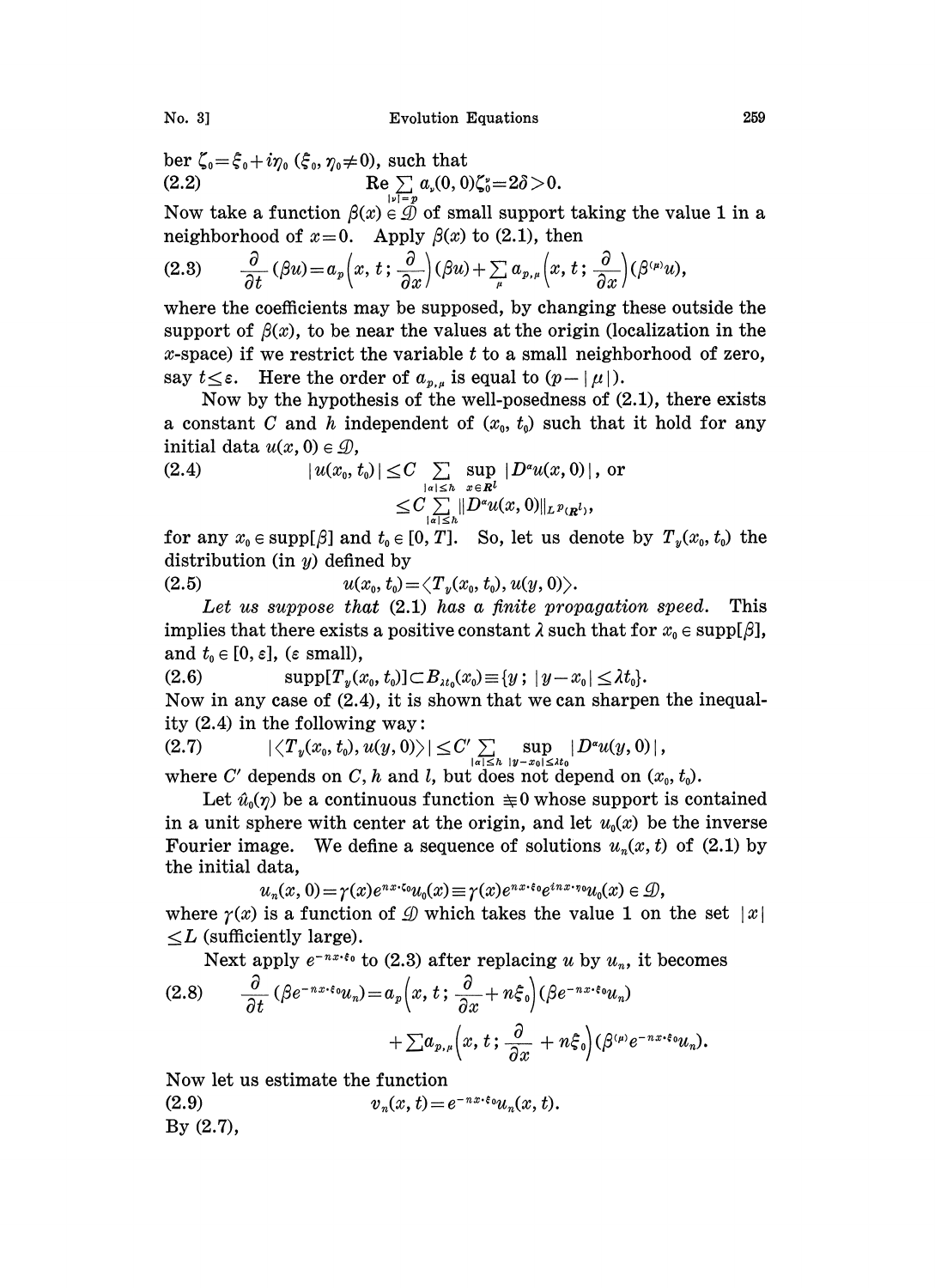260 S. MIZOHATA [Vol. 46,

$$
|e^{-nx+\epsilon_0}u_n(x,t)| = |\langle T_y(x,t), e^{-nx+\epsilon_0}\gamma(y)e^{iny+\epsilon_0}u_0(y)\rangle| = |\langle T_y(x,t), e^{n(y-x)+\epsilon_0}e^{iny+\epsilon_0}u_0(y)\rangle| \leq C' \sum_{|a| \leq h} \sup_{|y-x| \leq \lambda t} |D^{\alpha}\{e^{n(y-x)+\epsilon_0}e^{iny+\epsilon_0}u_0(y)\}|.
$$

So we have

(2.10)  $|v_n(x, t)| \leq C'' n^h \exp(n\lambda |\xi_0| t)$ , for  $x \in \text{supp}[\beta]$ , and  $t \in [0, \varepsilon],$ 

where  $C''$  is a constant independent of  $(x, t)$  and n. Remarking this, let  $\alpha(\eta)$  be a function of  $\mathcal D$  having its support in a small neighborhood of  $\eta_0$ , and taking the value 1 in a neighborhood of  $\eta_0$ . Finally, putting (2.11)  $\alpha_n(\eta) = \alpha(\eta/n),$ 

we define the convolution operator  $\alpha_n(D)$ . Applying this to (2.8), we get a new equation localized in both x and  $\eta$  spaces:

$$
\frac{\partial}{\partial t} (\alpha_n(D)\beta v_n) = a_p \Big(x, t; \frac{\partial}{\partial x} + n\xi_0\Big) (\alpha_n(D)\beta v_n) \n+ \sum a_{p,\mu} \Big(x, t; \frac{\partial}{\partial x} + n\xi_0\Big) (\alpha_n(D)\beta^{(\mu)} v_n) \n+ [\alpha_n(D), a_p] (\beta v_n) + \sum [\alpha_n(D), a_{p,\mu}] (\beta^{(\mu)} v_n).
$$

3. Energy inequality. Let us consider the following equation:<br>
(3.1)  $\frac{\partial}{\partial t}(\alpha_n(D)w(x,t)) = a_p\left(x, t; \frac{\partial}{\partial x} + n\xi_0\right)(\alpha_n(D)w) + f(x, t).$ 

Taking account of  $(2.2)$ , it is shown that the following inequality holds for  $t \in [0, \varepsilon]$ :

(3.2) 
$$
\frac{d}{dt} ||\alpha_n(D)w(x,t)|| \geq \delta n^p ||\alpha_n(D)w(x,t)|| - ||f(x,t)||,
$$

where  $\|\cdot\|$  denotes the L<sup>2</sup>-norm in  $\mathbb{R}^l$ . In fact, on the support of  $\alpha_n(\eta)$ , the symbol of  $a_p(x, t; \frac{\partial}{\partial x}+n\xi_0)$  behaves like  $a_p(x, t; n\zeta_0)$ . Now, in view of (2.11), we have

 $|\alpha_n^{(k)}(\eta)| \leq \text{constant}.$   $n^{-|k|}$ .

So, if we develop the commutator  $[\alpha_n(D), a_p]$ , it holds:

$$
[\alpha_n, a_p] = \sum_{|\mathbf{x}|=1}^m i^{|\mathbf{x}|} \partial_x^{\mathbf{x}} a_p(x, t; \frac{\partial}{\partial x} + n\xi_0) \alpha_n^{(\mathbf{x})}(D) + R_{m, p},
$$

where  $||R_{m,p}(u)|| \leq \text{constant}$ ,  $n^{l+p-m-1}||u||$ , where, let us recall,  $l$  is the dimension of the space and  $p$  is the order of  $a_p$ . The same kind of inequalities holds for  $[\alpha_n, \alpha_{p,\mu}]$ . So, if we take

$$
(3.3) \t m = h+l,
$$

we shall have, in view of  $(2.10)$ ,  $(2.12)$  and  $(3.2)$ :

$$
\begin{aligned}\frac{d}{dt}\|\alpha_n\beta v_n\| & \geq \delta n^p\|\alpha_n\beta v_n\| - c\,n^p\!\!\!\!\sum_{1\leq |\kappa|\leq m}\!\!\!\!\!\!\!\|\alpha_n^{\langle\kappa\rangle}\beta v_n\|\\& - c\,n^{p-1}\!\!\!\!\sum_{1\leq |\kappa|\leq \overline{m}-1,|\mu|=1}\!\!\!\!\!\|\alpha_n^{\langle\kappa\rangle}\beta^{\langle\mu\rangle}v_n\| - \cdots - c\,n^{p-i}\!\!\!\!\sum_{1\leq |\kappa|\leq \overline{m}-i,|\mu|=i}\!\!\!\!\!\|\alpha_n^{\langle\kappa\rangle}\beta^{\langle\mu\rangle}v_n\| \end{aligned}
$$